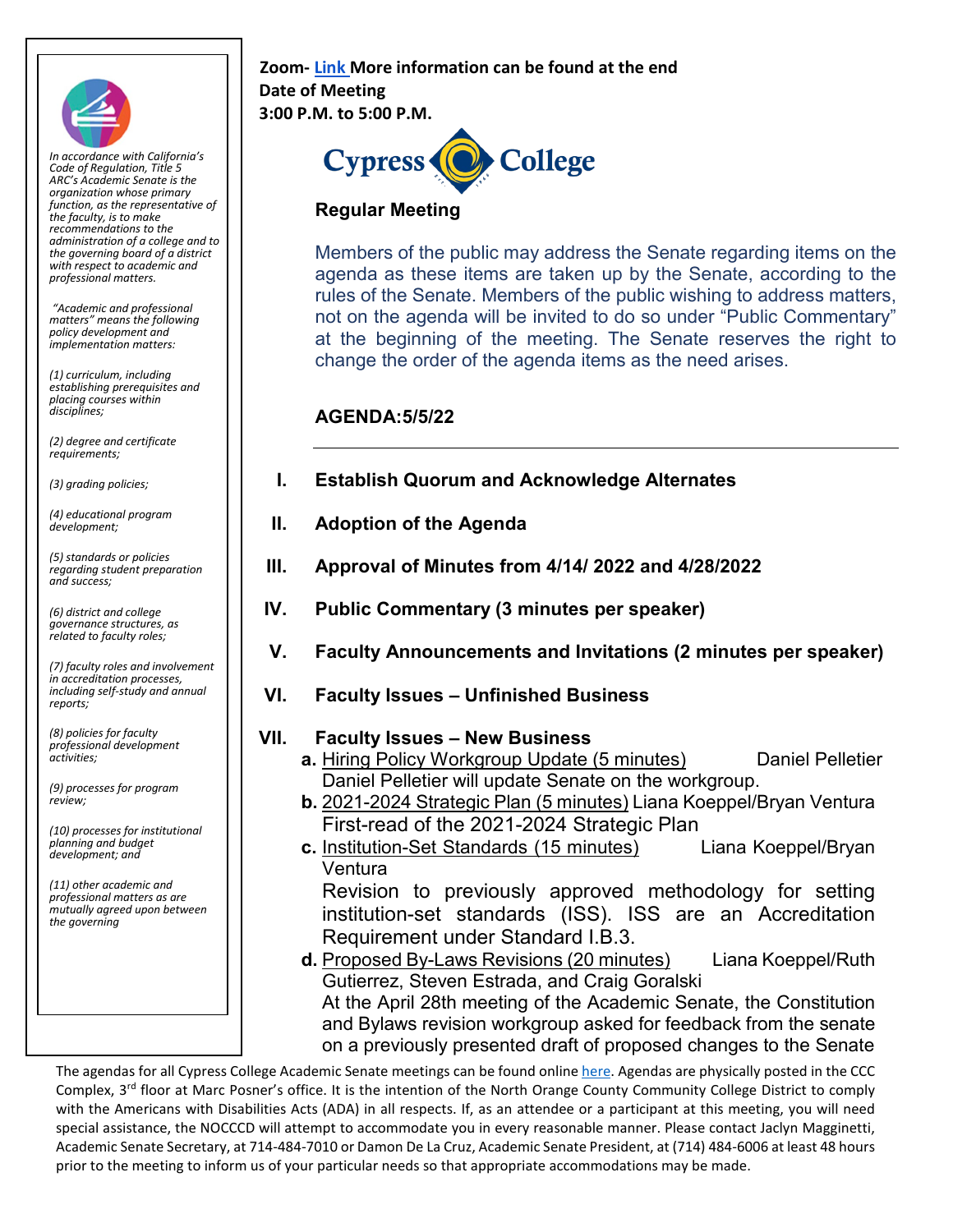By-Laws. The workgroup is asking for any further feedback on the proposed new language to the by-laws discussed on April 28th and possibly a vote on those additions. The workgroup is also seeking feedback on language the workgroup proposes can be moved from the constitution to the by-laws. Lastly, the workgroup seeks feedback on proposed language that may result in future changes to the constitution. Feedback from the senate on moved language and language that may impact the constitution will be incorporated into a future draft for consideration and a possible vote.

- **e.** DE Update (15 minutes) Possible 4:30 start time Kathleen McAlister Kathleen will provide a DE Program update and request feedback on some DE issues: increased support for DE (Instructional Designer position approved), the next DE Program planning cycle (student and faculty surveys), updates to DE certification training, compensation for DE training, CVC status and the POCR course badging process
- **f.** Senate Elections (15 minutes) Damon de la Cruz The Senate will vote on President Elect, Secretary, and treasurer.
- **VIII. Special Reports (3 minutes per Report)**
	- **a. Associated Students - Sydney Pike**
	- **b. United Faculty Christie Diep**
	- **c. AdFac Chrystal Johnson**
	- **d. Professional Development Michael Brydges/Ruth Gutierrez**
	- **e. Curriculum Committee Silvie Grote**
	- **f. Academic Senate Treasurer's Report Liana Koeppel**
	- **g. Cypress College Foundation Damon de la Cruz**
	- **h. Student Equity and Achievement Committee Alison Robertson/ Gisela Verduzco**
	- **i. Outcomes Assessment Jennifer Coopman**
	- **j. Program Review and Department Planning Bryan Seiling**
	- **k. District Council on Budget and Facilities Damon de la Cruz**
	- **l. ACCJC Self Study Liana Koeppel**
	- **m. CTE Liaison Jeanette Jones/Douglas Sallade**
	- **n. Distance Education Kathleen McAlister**
	- **o. Diversity, Equity and Inclusion Committee Maha Afra**
	- **p. President's Report and Committee Appointments (15 min.)**
		- **IX. Adjournment**

Topic: Cypress College Academic Senate

Time: Sep 9, 2021 02:30 PM Pacific Time (US and Canada)

Join Zoom Meeting

https://cypresscollege-edu.zoom.us/j/98305681363?pwd=akYwS3l0TjdkODFGRXN3QW9IZ3BEZz09

Meeting ID: 983 0568 1363

Passcode: 133934

Damon De La Cruz is inviting you to a scheduled Cypress College Zoom meeting.